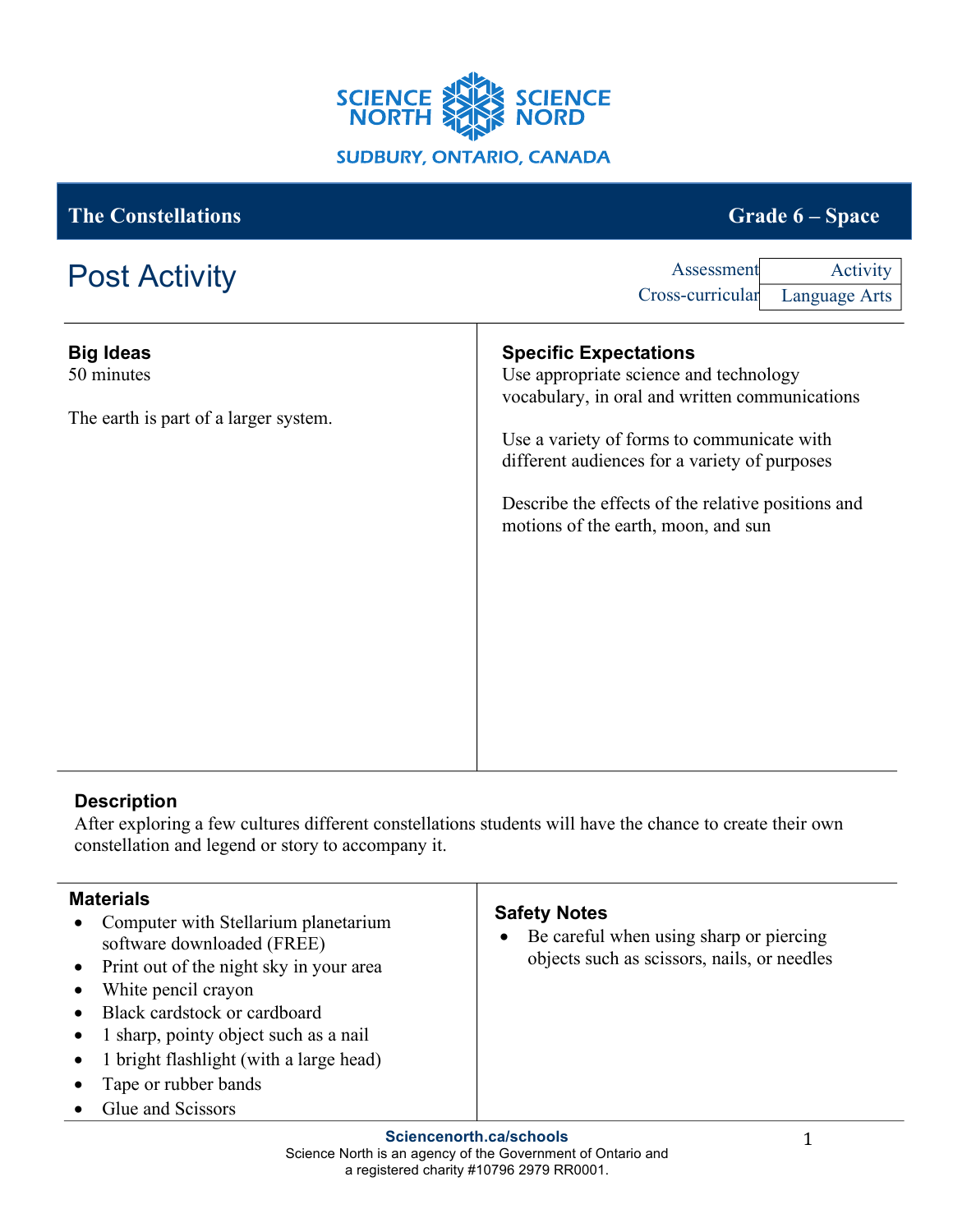## **Introduction**

- 1. Students should know about the motion of the earth and other celestial bodies belonging to our solar system.
- 2. Students will have learned about the Anshinabee constellations from the Under the Same Stars Presentation
- 3. Discuss with students how people make sense of new information. Humans base the interpretation of new information on their cultural and historical location, and this can create a variety of perceived truths.

## **Action**

Part 1 – Constellations from around the world

Using Stellarium, have the students explore constellations from one or two other cultures. They will have seen Anishinabee and the western mythologies through the presentation.

Ask the students why they think different peoples see different patterns in the stars.

Part 2 – Create your own constellations

Talk about the structure of the short story (or myth/fable) as per the Language Curriculum of Ontario. They usually contain a moral or life lesson to be learned, and needs to be brief.

Provide each student with a print out of the night sky in your area with no constellation or star markings. The summer night sky, facing south, is usually best Due to the prominence of Orion. You can do this using Stellarium. Take a screen shot when a good patch of night sky is visible with all the labels turned off.

Give each student a piece of black cardstock pre-cut into the shape below.

Have the students trace the circular part of their black card stock onto the print out of the night sky in the area they would like to make their constellation.